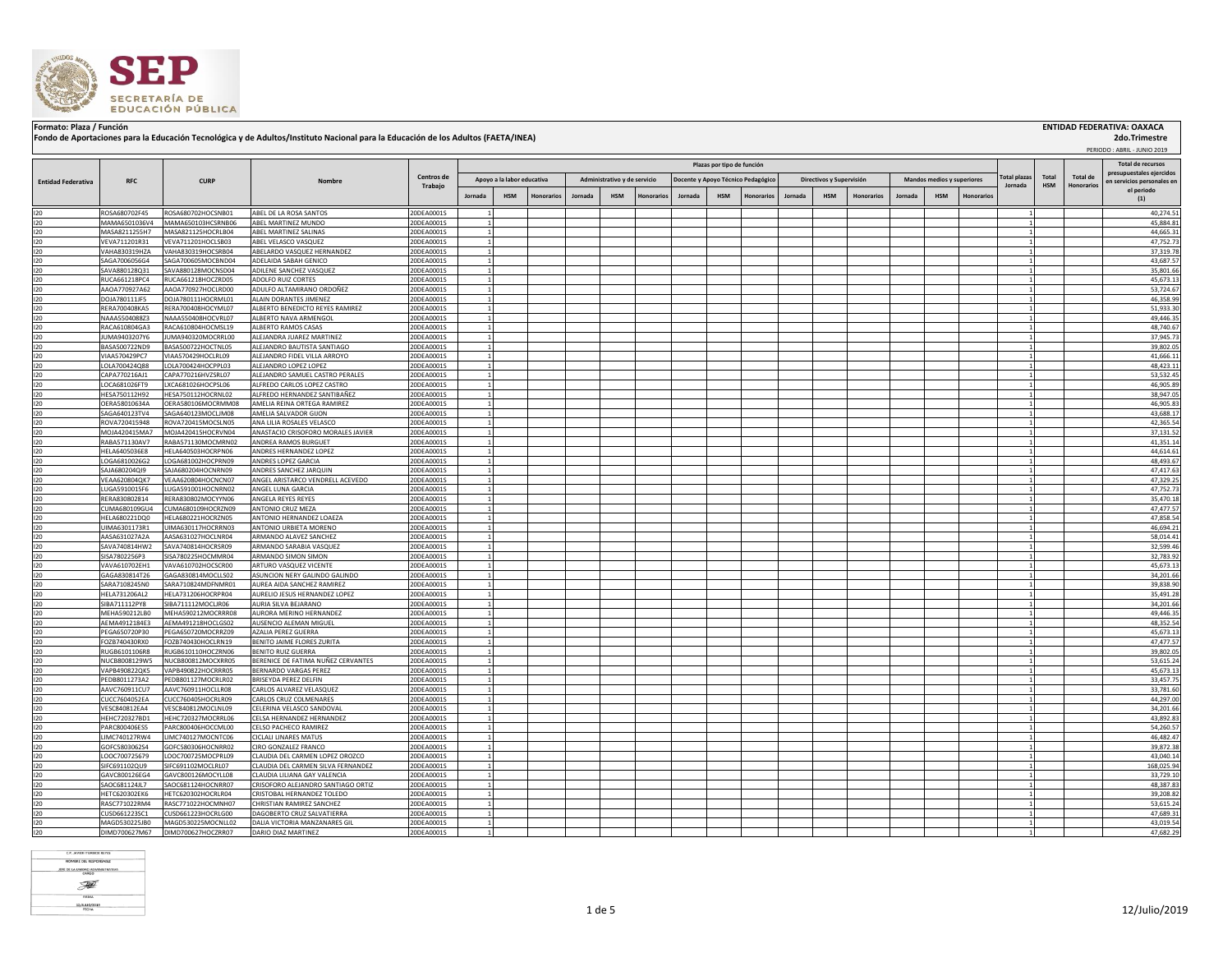|            | GAAD7505058R2                  | GAAD750505HOCRNV03                       | DAVID GARCIA ANGEL                                         | 20DEA0001S               |  |  |  |  |  |  |  |  | 46,905.83              |
|------------|--------------------------------|------------------------------------------|------------------------------------------------------------|--------------------------|--|--|--|--|--|--|--|--|------------------------|
| 120        |                                |                                          |                                                            |                          |  |  |  |  |  |  |  |  |                        |
| 120        | AELD701122UF4                  | AELD701122MVZRPL09                       | DOLORES ARELLANO LOPEZ                                     | 20DEA0001S               |  |  |  |  |  |  |  |  | 38,738.26              |
| 120        | HESD620525LU7                  | HESD620525MOCRNM06                       | DOMITILA HERNANDEZ SANCHEZ                                 | 20DEA0001S               |  |  |  |  |  |  |  |  | 45.884.83              |
| 120        | RACD610701TU6                  | RACD610701MOCMRR07                       | DORA MARTHA RAMIREZ CRUZ                                   | 20DEA0001S               |  |  |  |  |  |  |  |  | 49,516.88              |
|            |                                |                                          |                                                            |                          |  |  |  |  |  |  |  |  |                        |
| 120        | MAGE860119SH2                  | MAGE860119MOCRND02                       | EDITH MARTINEZ GONZALEZ                                    | 20DEA0001S               |  |  |  |  |  |  |  |  | 32.237.89              |
| 120        | OIRE5802056H6                  | OIRE580205HOCRBD09                       | EDUARDO FELIPE ORTIZ ROBLES                                | 20DEA0001S               |  |  |  |  |  |  |  |  | 43,979.45              |
| 120        | OAGE860730RE6                  | OAGE860730HOCRTD05                       | EDUARDO ORDAZ GUTIERREZ                                    | 20DEA0001S               |  |  |  |  |  |  |  |  | 32,027.86              |
| 120        | LOVE741027LG9                  | LOVE741027HOCPLD04                       | EDUARDO REY LOPEZ VILLAVICENCIO                            | 20DEA0001S               |  |  |  |  |  |  |  |  | 33,540.04              |
|            |                                |                                          |                                                            |                          |  |  |  |  |  |  |  |  |                        |
| 120        | <b>VAME761014UE8</b>           | VAME761014HOCSRD09                       | EDUARDO VASQUEZ MORGAN                                     | 20DEA0001S               |  |  |  |  |  |  |  |  | 45,491.19              |
| 120        | VEAE611115DZ0                  | VEAE611115HDFRLD01                       | EDUARDO VERDUZCO ALCALA                                    | 20DEA0001S               |  |  |  |  |  |  |  |  | 41,756.51              |
| 120        | MACE610812JD7                  | MACE610812MOCTRL01                       | ELENA MATUS CRUZ                                           | 20DEA0001S               |  |  |  |  |  |  |  |  | 45,676.82              |
|            |                                |                                          |                                                            |                          |  |  |  |  |  |  |  |  |                        |
| 120        | RANE720804PU6                  | RANE720804HOCMCL06                       | ELEUTERIO RAMIREZ NICOLAS                                  | 20DEA0001S               |  |  |  |  |  |  |  |  | 43,095.11              |
| 120        | CAVE730510J34                  | CAVE730510MOCHCL01                       | ELIA CHACON VICENTE                                        | 20DEA0001S               |  |  |  |  |  |  |  |  | 41,251.27              |
| 120        | JAOE570420U37                  | JAOE570420MOCRRL05                       | ELIA JARQUIN ORTIZ                                         | 20DEA0001S               |  |  |  |  |  |  |  |  | 36,942.46              |
| 120        | ROEL640123E63                  | ROXE640123MOCJXL06                       | ELIZABET ROJAS                                             | 20DEA0001S               |  |  |  |  |  |  |  |  | 46,270.73              |
|            |                                |                                          |                                                            |                          |  |  |  |  |  |  |  |  |                        |
| 120        | GAMF670305114                  | GAME670305MOCRRL09                       | <b>ELIZABETH GARCIA MARTINEZ</b>                           | 20DEA0001S               |  |  |  |  |  |  |  |  | 47,329.25              |
| 120        | LECE540605AN2                  | LECE540605MOCNRL06                       | ELOISA JOSEFINA LEON CRUZ                                  | 20DEA0001S               |  |  |  |  |  |  |  |  | 32.531.89              |
| 120        | LOSE641115L77                  | LOSE641115MOCPNL01                       | FLPIDIA LOPEZ SANTIAGO                                     | 20DEA0001S               |  |  |  |  |  |  |  |  | 44.916.07              |
| 120        | JICE590225TP9                  | JICE590225MOCMBL06                       | ELVIRA CECILIA JIMENEZ CABALLERO                           | 20DEA0001S               |  |  |  |  |  |  |  |  | 33,918.10              |
|            |                                |                                          |                                                            |                          |  |  |  |  |  |  |  |  |                        |
| 120        | RESE540714UM8                  | RESE540714HOCYNM03                       | EMILIANO REYES SANTIAGO                                    | 20DEA0001S               |  |  |  |  |  |  |  |  | 45,426.16              |
| 120        | BALE730714AD7                  | BALE730714HOCTPN00                       | <b>ENRIQUE BAUTISTA LOPEZ</b>                              | 20DEA0001S               |  |  |  |  |  |  |  |  | 51,377.94              |
| 120        | AEAE711116A45                  | AEAE711116HOCLVN09                       | ENRIQUE MAGNO ALEXANDRES AVENDAÑO                          | 20DEA0001S               |  |  |  |  |  |  |  |  | 46,482.47              |
|            |                                |                                          |                                                            |                          |  |  |  |  |  |  |  |  |                        |
| 120        | RUSE630122PI8                  | RUSE630122HOCZNP00                       | EPIFANIO ANTONIO RUIZ SANTIAGO                             | 20DEA0001S               |  |  |  |  |  |  |  |  | 37,945.73              |
| 120        | FOPE560130AZ7                  | FOPE560130HOCLBP00                       | EPIFANIO FLORES PUEBLITA                                   | 20DEA0001S               |  |  |  |  |  |  |  |  | 47,717.44              |
| 120        | SARF760410P19                  | SABE760410MOCNZR06                       | ERIKA ADRIANA SANCHEZ BAEZ                                 | 20DEA0001S               |  |  |  |  |  |  |  |  | 53,555.57              |
| 120        | LOOE720214DS2                  | LOOE720214MOCPRR06                       | ERIKA PATRICIA LOPEZ OROZCO                                | 20DEA0001S               |  |  |  |  |  |  |  |  | 43,979.45              |
|            |                                |                                          | <b>ERNESTO GONZALEZ PERALTA</b>                            |                          |  |  |  |  |  |  |  |  |                        |
| 120        | GOPE610511J59                  | GOPE610511HOCNRR06                       |                                                            | 20DEA0001S               |  |  |  |  |  |  |  |  | 50,152.04              |
| 120        | CAME700228B57                  | CAME700228HOCSNS03                       | ESEQUIAS CASTILLO MONTERO                                  | 20DEA0001S               |  |  |  |  |  |  |  |  | 41,756.51              |
| 120        | MAMX720608I93                  | MXME720608MOCRTS02                       | <b>ESPERANZA MARTINEZ MATUS</b>                            | 20DEA0001S               |  |  |  |  |  |  |  |  | 42.289.75              |
| 120        | AAVE610921RK5                  | AAVE610921MOCRSS07                       | ESTHER ARAGON VASQUEZ                                      | 20DEA0001S               |  |  |  |  |  |  |  |  | 46,096.49              |
|            |                                |                                          |                                                            |                          |  |  |  |  |  |  |  |  |                        |
| 120        | AUAE641102KF8                  | AUAE641102HOCGLD00                       | EUDOXIO AGUILAR ALTAMIRANO                                 | 20DEA0001S               |  |  |  |  |  |  |  |  | 47,964.4               |
| 120        | NOME570303EB1                  | NOME570303MOCLNV02                       | EVELIA DEVORA NOLASCO MENDEZ                               | 20DEA0001S               |  |  |  |  |  |  |  |  | 44,916.07              |
| 120        | RAAF6506115R3                  | RAAF650611MOCMZS03                       | FAUSTINA RAMIREZ AZCONA                                    | 20DEA0001S               |  |  |  |  |  |  |  |  | 46,270.79              |
|            |                                |                                          |                                                            |                          |  |  |  |  |  |  |  |  |                        |
| 120        | MAPF580215Q33                  | MAPF580215HOCRRS00                       | <b>FAUSTINO MARTINEZ PEREZ</b>                             | 20DEA0001S               |  |  |  |  |  |  |  |  | 48,599.51              |
| 120        | GUCF571020QL8                  | GUCF571020HOCTNL07                       | FELICIANO GUTIERREZ CONTRERAS                              | 20DEA0001S               |  |  |  |  |  |  |  |  | 51,932.70              |
| 120        | HEZF670206C56                  | HEZF670206HOCRRL06                       | FELIPE DE JESUS HEREDIA ZARATE                             | 20DEA0001S               |  |  |  |  |  |  |  |  | 45.037.97              |
| 120        | SAFF701120411                  | SAFF701120MOCNNL09                       | FELISA SANTANA FUENTES                                     | 20DEA0001S               |  |  |  |  |  |  |  |  | 46,658.87              |
|            |                                |                                          |                                                            |                          |  |  |  |  |  |  |  |  |                        |
| 120        | SASE600530RY2                  | SASF600530HOCNNR06                       | FERNANDO SANCHEZ SANCHEZ                                   | 20DEA0001S               |  |  |  |  |  |  |  |  | 39.802.05              |
| 120        | MASF6303238T1                  | MASF630323HOCYND03                       | FIDEL MAYREN SANCHEZ                                       | 20DEA0001S               |  |  |  |  |  |  |  |  | 53,532.45              |
| 120        | HEMF741112KP9                  | HEMF741112MOCRRD04                       | FIDELINA HERNANDEZ MERINO                                  | 20DEA0001S               |  |  |  |  |  |  |  |  | 46,270.7               |
| 120        | VAPF700302642                  | VAPF700302MOCLRL01                       | FLOR INES VALENCIA PEREZ                                   | 20DEA0001S               |  |  |  |  |  |  |  |  | 40,431.14              |
|            |                                |                                          |                                                            |                          |  |  |  |  |  |  |  |  |                        |
| 120        | GALF7301112S5                  | GALF730111MOCRPR03                       | FRANCISCA GUILLERMINA GARCIA LOPEZ                         | 20DEA0001S               |  |  |  |  |  |  |  |  | 46,482.47              |
|            |                                |                                          |                                                            |                          |  |  |  |  |  |  |  |  |                        |
|            |                                |                                          | FRANCISCA OFELIA LOPEZ MEJIA                               | 20DEA0001S               |  |  |  |  |  |  |  |  |                        |
| 120        | LOMF6504039G1                  | LOMF650403MOCPJR07                       |                                                            |                          |  |  |  |  |  |  |  |  | 47,117.57              |
| 120        | RICF691004R13                  | RICF691004MOCSRR00                       | FRANCISCA RIOS CRUZ                                        | 20DEA0001S               |  |  |  |  |  |  |  |  | 36,564.46              |
| 120        | GAAF6806043C1                  | GAAF680604HOCLGR01                       | FRANCISCO GALLARDO AGUILAR                                 | 20DEA0001S               |  |  |  |  |  |  |  |  | 42,038.80              |
| 120        | GACF571004GI7                  | GACF571004HOCRHR01                       | FRANCISCO GARCIA CHIÑAS                                    | 20DEA0001S               |  |  |  |  |  |  |  |  | 53,532.45              |
|            | RFRF640714MT0                  | RERE640714HOCYMR06                       |                                                            | 20DEA0001S               |  |  |  |  |  |  |  |  |                        |
| 120        |                                |                                          | FRANCISCO REYES RAMIREZ                                    |                          |  |  |  |  |  |  |  |  | 52,293.30              |
| 120        | SAGF5810277I0                  | SAGF581027HOCNRR04                       | FRUMENCIO SANTIAGO GARCIA                                  | 20DEA0001S               |  |  |  |  |  |  |  |  | 50,152.04              |
| 120        | MOGG820814NN5                  | MOGG820814MOCRMB07                       | GABRIELA ROSALBA MORALES GOMEZ                             | 20DEA0001S               |  |  |  |  |  |  |  |  | 42.288.82              |
| 120        | LORG610918UD7                  | LORG610918HOCPDN07                       | <b>GENARO LOPEZ RODRIGUEZ</b>                              | 20DEA0001S               |  |  |  |  |  |  |  |  | 49,446.35              |
| $120 -$    | SICG6111051N5                  |                                          |                                                            | 20DEA0001S               |  |  |  |  |  |  |  |  |                        |
|            |                                | SICG611105HOCLRR01                       | <b>GERARDO SILVA CERVANTES</b>                             |                          |  |  |  |  |  |  |  |  | 45.002.66              |
| 120        | SOLG690528TF0                  | SOLG690528HOCSPR03                       | GERMAN SOSA LOPEZ                                          | 20DEA0001S               |  |  |  |  |  |  |  |  | 47,752.73              |
| 120        | MEMG500619699                  | MEMG500619HOCNRR03                       | GERVASIO MENDOZA MARTINEZ                                  | 20DEA0001S               |  |  |  |  |  |  |  |  | 47,540.99              |
| 120        | HEDG730227D28                  | HEDG730227HOCRZL06                       | GILBERTO HERNANDEZ DIAZ                                    | 20DEA0001S               |  |  |  |  |  |  |  |  | 46,694.15              |
|            |                                |                                          |                                                            |                          |  |  |  |  |  |  |  |  |                        |
| 120        | PALG790223FB4                  | PALG790223MOCCPV09                       | GIOVANNA PAOLA PACHECO LOPEZ                               | 20DEA0001S               |  |  |  |  |  |  |  |  | 33,798.85              |
| 120        | SARG681003E78                  | SARG681003MOCNSS02                       | <b>GISELA SANDOVAL ROSALES</b>                             | 20DEA0001S               |  |  |  |  |  |  |  |  | 45,461.45              |
| 120        | COLG761231BD1                  | COLG761231MOCRYL08                       | <b>GLADYS JACCIRY CORTEZ LEYVA</b>                         | 20DEA0001S               |  |  |  |  |  |  |  |  | 39,099.46              |
| 120        | CUGG650417G39                  | CUGG650417MOCRTL09                       | <b>GLORIA GUADALUPE CRUZ GUTIERREZ</b>                     | 20DEA0001S               |  |  |  |  |  |  |  |  | 41.544.77              |
|            |                                |                                          |                                                            |                          |  |  |  |  |  |  |  |  |                        |
| 120        | SIRG5212064RA                  | SIRG521206MOCLZL05                       | <b>GLORIA LOURDES SILVA RUIZ</b>                           | 20DEA0001S               |  |  |  |  |  |  |  |  | 48,811.25              |
| 120        | CUGG6004177FA                  | CUGG600417MOCRRL02                       | <b>GLORIA REBECA CRUZ GARCIA</b>                           | 20DEA0001S               |  |  |  |  |  |  |  |  | 47.752.73              |
| 120        | SACG6309299K0                  | SACG630929HJCLRN06                       | GONZALO SALGADO CARBALLO                                   | 20DEA0001S               |  |  |  |  |  |  |  |  | 39,219.17              |
|            |                                |                                          |                                                            | 20DEA0001S               |  |  |  |  |  |  |  |  |                        |
| 120        | EARG740312GR1                  | EARG740312HOCVZR08                       | GREGORIO EVANGELISTA RUIZ                                  |                          |  |  |  |  |  |  |  |  | 53,615.24              |
| 120        | CUCG681108KR1                  | CUCG681108MOCRSD04                       | <b>GUADALUPE CRUZ CASTRO</b>                               | 20DEA0001S               |  |  |  |  |  |  |  |  | 47,964.41              |
| 120        | LOCG650407U15                  | LOCG650407MOCPRD05                       | <b>GUADALUPE LOPEZ CARRASCO</b>                            | 20DEA0001S               |  |  |  |  |  |  |  |  | 51,246.78              |
| 120        | MITG661021CH3                  | MITG661021MOCRRD01                       | <b>GUADALUPE MIRANDA TERAN</b>                             | 20DEA0001S               |  |  |  |  |  |  |  |  | 48.387.83              |
|            | ZOHG720608NS8                  | ZOHG720608HDFRBL09                       |                                                            |                          |  |  |  |  |  |  |  |  |                        |
| 120        |                                |                                          | GUILLERMO IVES ZORRILLA HABANA                             | 20DEA0001S               |  |  |  |  |  |  |  |  | 40,062.83              |
| 120        | VASG600313UP5                  | VASG600313HOCRNL08                       | <b>GUILLERMO VARGAS SANTOS</b>                             | 20DEA0001S               |  |  |  |  |  |  |  |  | 41,977.43              |
| 120        | MARG6901078GA                  | MARG690107HOCRJS05                       | GUSTAVO GUILLERMO MARTINEZ ROJAS                           | 20DEA0001S               |  |  |  |  |  |  |  |  | 32,027.86              |
| 120        | BARH901124PN5                  | BARH901124HOCRSB02                       | HEBER ESAU BARRIGA RIOS                                    | 20DEA0001S               |  |  |  |  |  |  |  |  | 41,650.61              |
| 120        | HERH580904K48                  | HERH580904HGRRZC08                       | HECTOR JAVIER HERNANDEZ RUIZ                               | 20DEA0001S               |  |  |  |  |  |  |  |  |                        |
|            |                                |                                          |                                                            |                          |  |  |  |  |  |  |  |  | 44,916.07              |
| 120        | LOAH641025SN2                  | LOAH641025HOCPNC08                       | <b>HECTOR LOPEZ ANTONIO</b>                                | 20DEA0001S               |  |  |  |  |  |  |  |  | 47,964.4               |
| 120        | GUDH680108EC7                  | GUDH680108HOCTZL01                       | <b>HELADIO GUTIERREZ DIAZ</b>                              | 20DEA0001S               |  |  |  |  |  |  |  |  | 52,162.14              |
| 120        | AAAH661028RL7                  | AAAH661028MOCRRR00                       | HERMELINDA EMELIA ARAGON ARANGO                            | 20DEA0001S               |  |  |  |  |  |  |  |  | 74.916.07              |
|            |                                |                                          |                                                            |                          |  |  |  |  |  |  |  |  |                        |
| 120        | LOCH780529JC7                  | LOCH780529HOCPRR03                       | HIRAM LOPEZ CARRASCO                                       | 20DEA0001S               |  |  |  |  |  |  |  |  | 46,376.60              |
| 120        | SARH771127QB6                  | SARH771127MOCLDR06                       | HORTENSIA SALVADOR RODRIGUEZ                               | 20DEA0001S               |  |  |  |  |  |  |  |  | 37,959.12              |
| 120        | ROVH580406P33                  | ROVH580406HOCSSM02                       | HUMBERTO JULIAN ROSETTE VASQUEZ                            | 20DEA0001S               |  |  |  |  |  |  |  |  | 76,568.06              |
| 120        | RESI7509116Z0                  | RESI750911MOCYNL00                       | <b>ILSE REYES SANTIAGO</b>                                 | 20DEA0001S               |  |  |  |  |  |  |  |  |                        |
|            |                                |                                          |                                                            |                          |  |  |  |  |  |  |  |  | 37,945.73              |
| 120        | <b>BARI611017RGA</b>           | BARI611017MOCTMN02                       | <b>INES BAUTISTA RAMIREZ</b>                               | 20DEA0001S               |  |  |  |  |  |  |  |  | 34,540.10              |
| 120        | CUGI5611161CA                  | CUGI561116MOCRRN02                       | <b>INES CRUZ GARCIA</b>                                    | 20DEA0001S               |  |  |  |  |  |  |  |  | 42,296.20              |
| 120        | ROAI6903177G4                  | ROAI690317MOCDRR00                       | IRLANDA GERTRUDIS RODRIGUEZ ARAGON                         | 20DEA0001S               |  |  |  |  |  |  |  |  | 40.043.00              |
| 120        | AAPI850527V84                  | AAPI850527MOCRCR04                       | <b>IRMA ARAGON PACHECO</b>                                 | 20DEA0001S               |  |  |  |  |  |  |  |  | 34.201.66              |
|            | GAT1700220R64                  |                                          | IRMA GARCIA TAMAYO                                         | 20DEA0001S               |  |  |  |  |  |  |  |  | 48.176.15              |
| 120        |                                | GATI700220MOCRMR07                       |                                                            |                          |  |  |  |  |  |  |  |  |                        |
| 120<br>120 | HEHI660424P63<br>PACI710506QF6 | HEHI660424MOCRRR03<br>PACI710506MOCSNS03 | IRMA HERNANDEZ HERNANDEZ<br><b>ISABEL PASTOR CONTRERAS</b> | 20DEA0001S<br>20DEA0001S |  |  |  |  |  |  |  |  | 44.916.07<br>39,454.52 |

**C.P. JAMER ITURBIDE REYES**<br>MOMBRE DEL RESPONSABLE

JEFE DE LA UNIDAD ADMINISTRATIVA

F  $\frac{1}{\text{mma}}$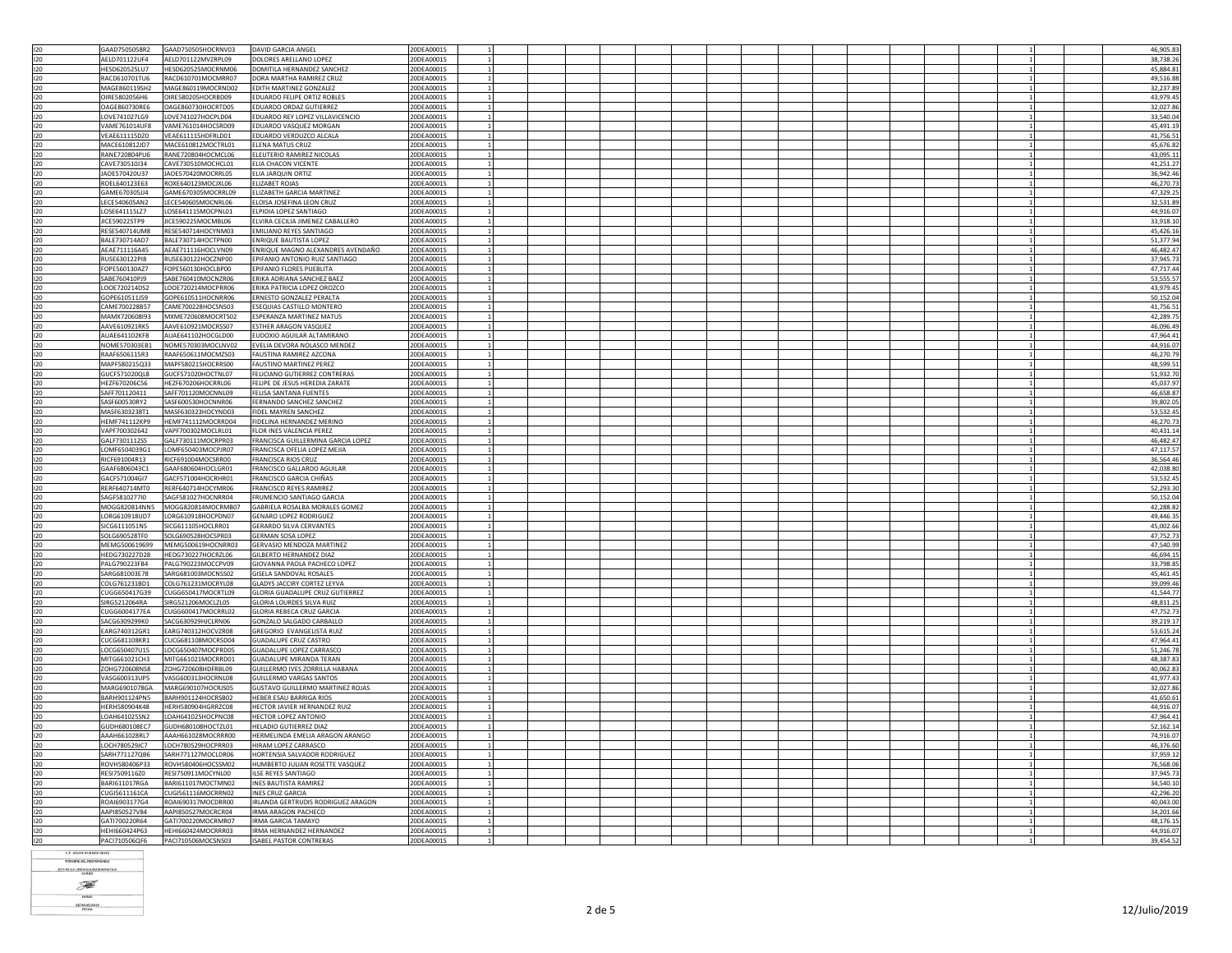|            | OOLI721127RE9                    | OOLI721127MOCRPS05                       | <b>ISELA OROZCO LOPEZ</b>                                | 20DEA0001S               |  |  |  | 48,705.72             |
|------------|----------------------------------|------------------------------------------|----------------------------------------------------------|--------------------------|--|--|--|-----------------------|
| 120        |                                  |                                          |                                                          |                          |  |  |  |                       |
| 120        | CAGI441217LT5                    | CAGI441217HOCSRS06                       | ISRAEL CASTILLEJOS GARCIA                                | 20DEA0001S               |  |  |  | 41,544.77             |
| 120        | SISI7611031L3                    | SISI761103HOCLNS05                       | <b>ISRAEL SILVA SANTOS</b>                               | 20DEA0001S               |  |  |  | 44,577.05             |
|            |                                  |                                          |                                                          |                          |  |  |  |                       |
| 120        | MARI780504T25                    | MARI780504HOCRSV08                       | <b>IVAN MARTINEZ RIOS</b>                                | 20DEA0001S               |  |  |  | 46.980.8              |
| 120        | 10G1590904510                    | LOGJ590904HOCPMM07                       | <b>IAIME LOPEZ GOMEZ</b>                                 | 20DEA0001S               |  |  |  | 47.752.7              |
| 120        | ZAMJ7005021V0                    | ZAMJ700502HOCVRM03                       | JAIME ZAVALETA MIRANDA                                   | 20DEA0001S               |  |  |  | 47,893.83             |
|            |                                  |                                          |                                                          |                          |  |  |  |                       |
| 120        | GORJ681203GH6                    | GORJ681203HOCNZV07                       | JAVIER GONZALEZ RUIZ                                     | 20DEA0001S               |  |  |  | 48,769.9              |
| 120        | IURJ811203V25                    | IURJ811203HOCTYV01                       | JAVIER ITURBIDE REYES                                    | 20DEA0001S               |  |  |  | 53,615.24             |
| 120        | MEDJ630930RG6                    | MEDJ630930HOCRZR00                       | JERONIMO MANUEL MERINO DIAZ                              | 20DEA0001S               |  |  |  | 46,694.1              |
|            |                                  |                                          |                                                          |                          |  |  |  |                       |
| 120        | TOPJ741111UZ4                    | TOPJ741111HOCRRS00                       | JESUS MARTIN TORRES PEREZ                                | 20DEA0001S               |  |  |  | 47,629.2              |
| 120        | DEGJ730102RL5                    | DEGJ730102HOCSRS04                       | JESUS RANGEL DESALES GUERACH                             | 20DEA0001S               |  |  |  | 46,694.15             |
| 120        | AACJ640605G59                    | AACJ640605HOCLRR02                       | JORGE ALFARO CORTES                                      | 20DEA0001S               |  |  |  | 48.387.8              |
|            |                                  |                                          |                                                          |                          |  |  |  |                       |
| 120        | BALJ7408013A9                    | BALJ740801HOCRPR03                       | JORGE BARENCA LÓPEZ                                      | 20DEA0001S               |  |  |  | 54,237.4              |
| 120        | CAAN7804215R6                    | CAXA780421HOCHXN02                       | JOSE ANTONIO CHAVEZ                                      | 20DEA0001S               |  |  |  | 46.694.2              |
| 120        | JULJ8503299J6                    | JULJ850329HOCRLS05                       | JOSE JUAREZ LLAMAS                                       | 20DEA0001S               |  |  |  | 53,532.4              |
|            |                                  |                                          |                                                          |                          |  |  |  |                       |
| 120        | CASL7004278W3                    | CASL700427HOCSNS03                       | JOSE LUIS CASTILLEJOS SANTIAGO                           | 20DEA0001S               |  |  |  | 46,905.8              |
| 120        | MAQL560814GK3                    | MAQL560814HOCRRS03                       | JOSE LUIS MARTINEZ QUIROZ                                | 20DEA0001S               |  |  |  | 39,256.1              |
| 120        | PAML7306075K6                    | PAML730607HOCDLS00                       | JOSE LUIS PADILLA MILAN                                  | 20DEA0001S               |  |  |  | 46,694.2              |
|            |                                  |                                          |                                                          |                          |  |  |  |                       |
| 120        | VIHL730329D7A                    | VIHL730329HOCLRS03                       | JOSE LUIS VILLEGAS HERRERA                               | 20DEA0001S               |  |  |  | 37,401.60             |
| 120        | OIPJ690319IK2                    | OIPJ690319MOCRNS06                       | JOSEFA ORTIZ PANTOJA                                     | 20DEA0001S               |  |  |  | 48,052.73             |
| 120        | AARJ620624MZ5                    | AARJ620624HOCPMN05                       | JUAN APARICIO RAMIREZ                                    | 20DEA0001S               |  |  |  | 34,548.2              |
|            |                                  |                                          |                                                          |                          |  |  |  |                       |
| 120        | LOGJ680624MYA                    | LOGJ680624HOCPNN02                       | JUAN CARLOS LOPEZ GONZALEZ                               | 20DEA0001S               |  |  |  | 48,493.6              |
| 120        | SASJ720505R53                    | SASJ720505HDFNNN02                       | JUAN GABRIEL SAN JUAN SAN JUAN                           | 20DEA0001S               |  |  |  | 48.536.0              |
| 120        | SAHJ7012204J7                    | SAHJ701220HOCNRN00                       | JUAN JOSE SANTIAGO HERNANDEZ                             | 20DEA0001S               |  |  |  | 47,964.4              |
|            |                                  |                                          |                                                          |                          |  |  |  |                       |
| 120        | SAMJ6612273N1                    | SAMJ661227HOCNJN09                       | JUAN PASCUAL SANTIAGO MEJIA                              | 20DEA0001S               |  |  |  | 47,540.9              |
| 120        | HERJ721022QP9                    | HERJ721022HOCRYN07                       | JUAN SANTIAGO HERNANDEZ REYES                            | 20DEA0001S               |  |  |  | 48,536.1              |
| 120        | GUMJ680814RK8                    | GUMJ680814MOCTRN02                       | JUANA BELEM GUTIERREZ MORALES                            | 20DEA0001S               |  |  |  | 46.270.7              |
|            |                                  |                                          |                                                          |                          |  |  |  |                       |
| 120        | GAHJ7506198Z9                    | GAHJ750619HOCNRL02                       | JULIAN FILIBERTO GANDARILLAS HERNANDEZ                   | 20DEA0001S               |  |  |  | 53,532.4              |
| 120        | LOGJ6502272F3                    | LOGJ650227HOCPLL02                       | JULIO CESAR LOPEZ GALVEZ                                 | 20DEA0001S               |  |  |  | 43,556.0              |
| 120        | JUZJ7605064H3                    | JUZJ760506HOCRVS07                       | JUSTINO ORLANDO JUAREZ ZAVALETA                          | 20DEA0001S               |  |  |  | 40.380.4              |
|            |                                  |                                          |                                                          |                          |  |  |  |                       |
| 120        | VACJ8002197J3                    | VACJ800219HOCLSS01                       | JUSTINO VALDEZ CISNEROS                                  | 20DEA0001S               |  |  |  | 32,387.8              |
| 120        | ROVL500215KT2                    | ROVL500215HOCDLM09                       | LAMBERTO RODRIGUEZ VILLASEÑOR                            | 20DEA0001S               |  |  |  | 47.893.8              |
| 120        | AOSL6102013P2                    | AOSL610201MOCLNR04                       | LAURA VICTORIA ALCOZER SANCHEZ                           | 20DEA0001S               |  |  |  | 41,846.2              |
|            |                                  |                                          |                                                          |                          |  |  |  |                       |
| 120        | VIAL6908017G5                    | VIAL690801HOCLNN06                       | LEONEL VILLEGAS ANGELES                                  | 20DEA0001S               |  |  |  | 41,756.5              |
| 120        | CARL580914JT5                    | CARL580914MOCSML03                       | LILIA CASTILLO ROMERO                                    | 20DEA0001S               |  |  |  | 43,238.45             |
| 120        | VIHL860812N59                    | VIHL860812MOCLRR01                       | LORENA SOCORRO VILLAGOMEZ HERRERA                        | 20DEA0001S               |  |  |  | 32.846.9              |
|            |                                  |                                          |                                                          |                          |  |  |  |                       |
| 120        | SAPL391210D19                    | SAPL391210MOCNLR08                       | LORETO GRACIELA SANTIAGO PALMA                           | 20DEA0001S               |  |  |  | 41.615.3              |
| 120        | OIPL630211I76                    | OIPL630211MOCRRR00                       | LOURDES ORTIZ PEREZ                                      | 20DEA0001S               |  |  |  | 48,599.5              |
|            |                                  |                                          |                                                          |                          |  |  |  |                       |
| 120        | PELU6001079G5                    | PEXL600107HOCRXC02                       | LUCIANO JULIAN PEREZ                                     | 20DEA0001S               |  |  |  | 47,752.7              |
| 120        | PECL830417329                    | PECL830417HOCRBS05                       | LUIS ALBERTO PEREA CABRERA                               | 20DEA0001S               |  |  |  | 53,532.4              |
| 120        | OASL630910SA3                    | OASL630910HOCRNS07                       | LUIS ANGEL ORDAZ SANTIAGO                                | 20DEA0001S               |  |  |  | 46.905.8              |
|            |                                  |                                          |                                                          |                          |  |  |  |                       |
| 120        | PEGL650921NC8                    | PEGL650921HOCRRS04                       | LUIS ARTURO PEREZ GARCIA                                 | 20DEA0001S               |  |  |  | 54,312.45             |
| 120        | PECL551009399                    | PECL551009HOCXBS05                       | LUIS JAIME PEÑA CABALLERO                                | 20DEA0001S               |  |  |  | 54.012.4              |
| 120        | GOCL5306113T1                    | GOCL530611HOCMSS00                       | LUIS RAFAEL GOMEZ CASTILLO                               | 20DEA0001S               |  |  |  | 46.694.1              |
|            |                                  |                                          |                                                          |                          |  |  |  |                       |
| 120        | SAZL681127268                    | SAZL681127HOCNRS06                       | LUIS VIRGILIO SANTOS ZARATE                              | 20DEA0001S               |  |  |  | 47.205.8              |
| 120        | SALU7003208L4                    | SAXL700320MOCNXZ06                       | LUZ MARIA DOLORES SANCHEZ                                | 20DEA0001S               |  |  |  | 42,365.54             |
| 120        | BEAM6402169E2                    | BEAM640216HOCRNN08                       | MANUEL BERNAL ANTONIO                                    | 20DEA0001S               |  |  |  | 48,174.95             |
|            |                                  |                                          |                                                          |                          |  |  |  |                       |
| 120        | MOHM621223UJ8                    | MOHM621223HOCRRN02                       | MANUEL MORGAN HERNANDEZ                                  | 20DEA0001S               |  |  |  | 41,756.5              |
| 120        | VIRM630326K46                    | VIRM630326HOCVMN00                       | MANUEL VIVEROS RAMIREZ                                   | 20DEA0001S               |  |  |  | 47,929.1              |
| 120        | RAAM6703046T9                    | RAAM670304MOCMNN08                       | MANUELA RAMIREZ ANTONIO                                  | 20DEA0001S               |  |  |  | 48,599.5              |
|            |                                  |                                          |                                                          |                          |  |  |  |                       |
| 120        |                                  |                                          | MARCELA MONTERROSA SOSA                                  | 20DEA0001S               |  |  |  | 50,152.0              |
| 120        | AOSM610109R5A                    | AOSM610109MOCNNR08                       | MARCELINA ANTONIO SANTOS                                 | 20DEA0001S               |  |  |  | 48.528.9              |
| 120        | RARM560721U6A                    | RARM560721HOCMDR05                       | MARCELINO RAMIREZ RODRIGUEZ                              | 20DEA0001S               |  |  |  |                       |
|            |                                  |                                          |                                                          |                          |  |  |  |                       |
| 120        |                                  | GALM6010238X3 GALM601023MOCRNR04         | MARGARITA I FTICIA GARCIA I UNA                          | 20DEA0001S               |  |  |  | 42,603.3              |
| 120        | JEMM770413CW5 JEMM770413HOCSJR00 |                                          |                                                          |                          |  |  |  | 44.916.0              |
| 120        | RIPM6406108C4                    |                                          | MARGARITO DE JESUS MEJIA                                 | 20DEA0001S               |  |  |  |                       |
|            |                                  |                                          |                                                          |                          |  |  |  | 50,631.42             |
| 120        |                                  | RIPM640610HOCSLR06                       | MARGARITO RIOS PALACIOS                                  | 20DEA0001S               |  |  |  | 52,848.66             |
|            | MAPC700724R58                    | MAPC700724MOCRRR08                       | MARIA CRISTINA MARTINEZ PEREZ                            | 20DEA0001S               |  |  |  | 48,387.8              |
| 120        | JASA531102HS5                    |                                          | MARIA DE LOS ANGELES JACINTO SANTOS                      | 20DEA0001S               |  |  |  | 50,152.0              |
|            |                                  | JASA531102MOCCNN00                       |                                                          |                          |  |  |  |                       |
| 120        | AUGL551104EJ7                    | AUGL551104MOCGRR09                       | MARIA DE LOURDES AGUIRRE GUERRERO                        | 20DEA0001S               |  |  |  | 41.977.4              |
| 120        | AACL561201QT9                    | AACL561201MMNYSR09                       | MARIA DE LOURDES AYALA CISNEROS                          | 20DEA0001S               |  |  |  | 40,653.3              |
| 120        | FEJC720716GW1                    | FEJC720716MOCRMR08                       | MARIA DEL CARMEN FABIOLA FERIA JIMENEZ                   | 20DEA0001S               |  |  |  | 30.557.6              |
|            |                                  |                                          |                                                          |                          |  |  |  |                       |
| 120        | FUSC7603059F9                    | FUSC760305MOCNLR09                       | MARIA DEL CARMEN FUENTES SOLAR                           | 20DEA0001S               |  |  |  | 46,729.4              |
| 120        | MAMC6609242V3                    | MAMC660924MOCRRR06                       | MARIA DEL CARMEN MARTINEZ MARTINEZ                       | 20DEA0001S               |  |  |  | 40.815.5              |
| 120        | SOFP841030BTA                    | SOFP841030MOCSBL02                       | MARIA DEL PILAR SOSA FABIAN                              | 20DEA0001S               |  |  |  | 35,801.6              |
|            |                                  |                                          |                                                          |                          |  |  |  |                       |
| 120        | SICR6305233M0                    | SICR630523MDFRRC00                       | MARIA DEL ROCIO SIERRA CORTES                            | 20DEA0001S               |  |  |  | 41,268.6              |
| 120        | BECR591007B48                    | BECR591007MGRRSS01                       | MARIA DEL ROSARIO BERNAL CASTELLANOS                     | 20DEA0001S               |  |  |  | 39,872.3              |
| 120        | CUGR651007440                    | CUGR651007MOCRRS05                       | MARIA DEL ROSARIO CRUZ GARCIA                            | 20DEA0001S               |  |  |  | 43,141.8              |
|            |                                  |                                          |                                                          |                          |  |  |  |                       |
| 120        | JOSE770124SA1                    | JOSE770124MOCSNL00                       | MARIA ELVIRA JOSE SANTIAGO                               | 20DEA0001S               |  |  |  | 34,201.6              |
| 120        | AEEI5612207KA                    | AEEI561220MVZRNS01                       | MARIA ISABEL ARELLANO ENRIQUEZ                           | 20DEA0001S               |  |  |  | 47,437.34             |
| 120        | RALI650221AV2                    | RALI650221MDFMSS00                       | MARIA ISABEL RAMIREZ LUIS                                | 20DEA0001S               |  |  |  | 39.021.7              |
|            |                                  |                                          |                                                          |                          |  |  |  |                       |
| 120        | LOST640114FJ9                    | LOST640114MOCPRR01                       | MARIA TERESA LOPEZ SORIANO                               | 20DEA0001S               |  |  |  | 39,021.7              |
| 120        |                                  | SAMM631226FW9 SAMM631226MOCNRR01         | MARINA MA DE LA LUZ SANTIAGO MARTINEZ                    | 20DEA0001S               |  |  |  | 44,916.0              |
| 120        |                                  | RAMM7501196M8 RAMM750119HOCMTR02         |                                                          | 20DEA0001S               |  |  |  | 53,555.5              |
|            |                                  |                                          | MARIO RAMIREZ MATA                                       |                          |  |  |  |                       |
| 120        |                                  | PICM561128GZ3 PICM561128MOCNSR03         | MARISELA PINEDA CASTILLO                                 | 20DEA0001S               |  |  |  | 47,082.2              |
| 120        |                                  | MESM7010201H1 MESM701020MOCNLR06         | MARTHA ELENA MENDOZA SILVA                               | 20DEA0001S               |  |  |  | 46,881.03             |
| 120        |                                  |                                          | MARTHA ELENA VILLAVICENCIO ROBLEDO                       | 20DEA0001S               |  |  |  | 46,058.9              |
|            |                                  | VIRM780808BC6 VIRM780808MOCLBR02         |                                                          |                          |  |  |  |                       |
| 120        | SARM6803143D4                    | SARM680314MOCVVT02                       | MATILDE MARGARITA SAAVEDRA REVILLA                       | 20DEA0001S               |  |  |  | 48.387.8              |
| 120        | COAM630504S47                    | COAM630504HOCRLR04                       | MAURO CORTES ALTO                                        | 20DEA0001S               |  |  |  | 48,387.83             |
| 120        | <b>HECM781122PA4</b>             | HECM781122HOCRNR02                       | MAURO HERNANDEZ CANSECO                                  | 20DEA0001S               |  |  |  | 50.331.3              |
|            |                                  |                                          |                                                          |                          |  |  |  |                       |
| 120        | DOGM7702134M9                    | DOGM770213HOCRMX04                       | MAXIMO JESUS DORANTES GAMBOA                             | 20DEA0001S               |  |  |  | 53,432.8              |
| 120        | CUPM750627ST6                    | CUPM750627MOCRRC08                       | MICAHELA GLAFIRA CRUZ PEREZ                              | 20DEA0001S               |  |  |  | 4.917.9               |
| 120        |                                  | CUVM711021953 CUVM711021HOCRGGO8         | MIGUEL ALFONSO CURIOCA VEGA                              | 20DEA0001S               |  |  |  | 53,615.2              |
|            |                                  |                                          |                                                          |                          |  |  |  |                       |
| 120<br>120 | AIPM740928479<br>SAAM690615DK7   | AIPM740928HOCRRG04<br>SAAM690615HOCNQG02 | MIGUEL ANGEL ARIAS PORRAS<br>MIGUEL ANGEL SANCHEZ AQUINO | 20DEA0001S<br>20DEA0001S |  |  |  | 39,727.0<br>45.884.81 |

**C.P. JAMER ITURBIDE REYES**<br>MOMBRE DEL RESPONSABLE

JEFE DE LA UNIDAD ADMINISTRATIVA F  $\frac{1}{\text{mma}}$ 12/AULIO/2019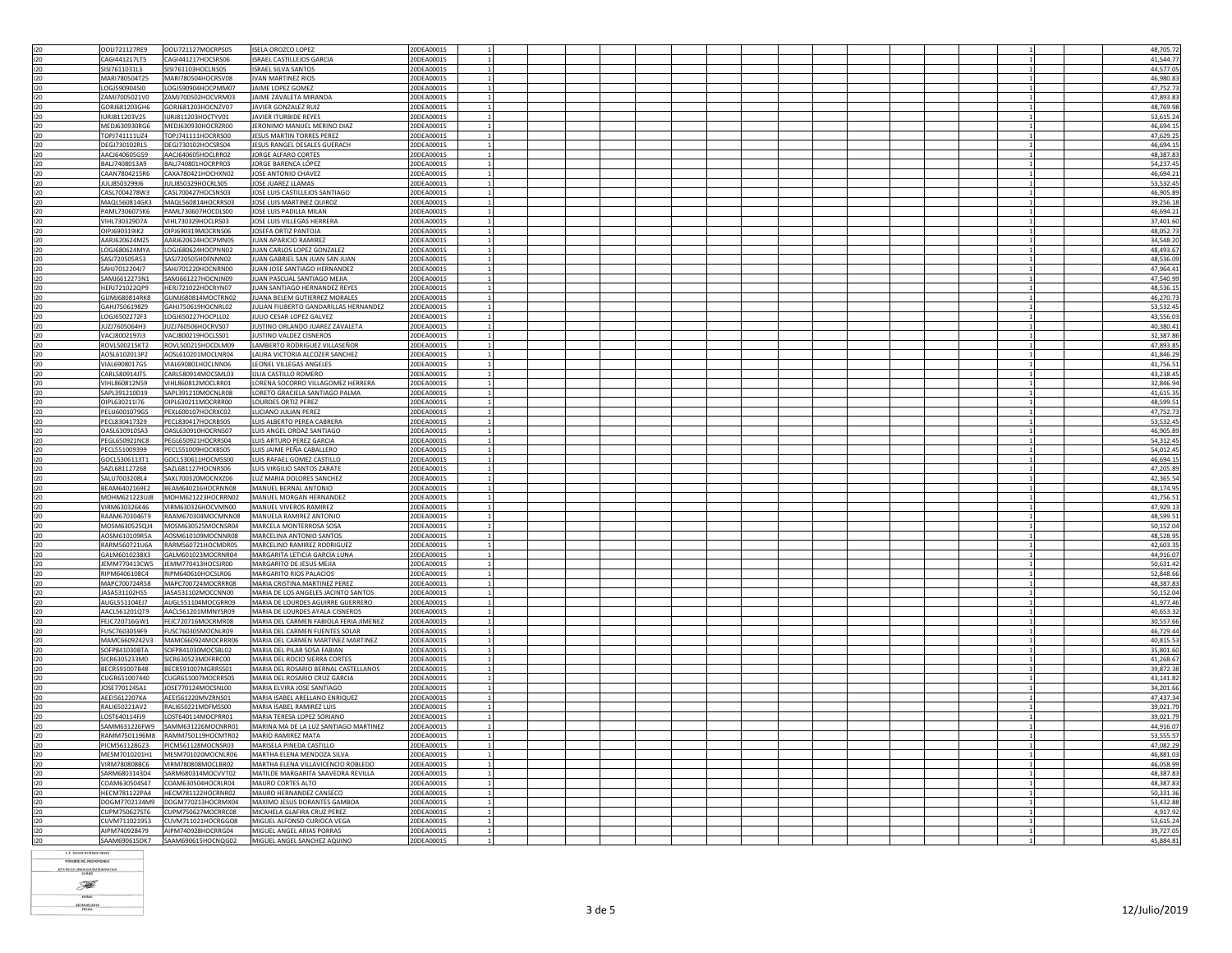| 120        | SOAM600301855                  | SOAM600301HOCLRG09                       | MIGUEL ANGEL SOLANA ARANDA                                               | 20DEA0001S               |  |  |  |  |  |  |  |  | 47.082.28              |
|------------|--------------------------------|------------------------------------------|--------------------------------------------------------------------------|--------------------------|--|--|--|--|--|--|--|--|------------------------|
|            | VACM740928PF1                  | VACM740928HOCSRG03                       | MIGUEL ANGEL VASQUEZ CORTES                                              | 20DEA0001S               |  |  |  |  |  |  |  |  | 36.672.89              |
| 120        |                                |                                          |                                                                          |                          |  |  |  |  |  |  |  |  |                        |
| 120        | LIHM810907N57                  | LIHM810907MOCBRR03                       | MIRIAM PILAR LIBORIO HERNANDEZ                                           | 20DEA0001S               |  |  |  |  |  |  |  |  | 33,118.15              |
| 120        | ROHM7109022HA                  | ROHM710902MOCSRR07                       | MIRNA GABRIELA ROSAS HERRERA                                             | 20DEA0001S               |  |  |  |  |  |  |  |  | 44,226.94              |
| 120        | NOCM850727BXA                  | NOCM850727MOCLRR08                       | MIRSSA ESLHI NOLASCO CRUZ                                                | 20DEA0001S               |  |  |  |  |  |  |  |  | 16.046.70              |
| 120        | CAMO770528556                  | CAXM770528MOCHXN19                       | MONICA CHAVEZ                                                            | 20DEA0001S               |  |  |  |  |  |  |  |  | 44,191.19              |
|            |                                |                                          |                                                                          |                          |  |  |  |  |  |  |  |  |                        |
| 120        | POCN690525Q68                  | POCN690525MCCTND06                       | NIDELVIA MARGARITA POOT CANUL                                            | 20DEA0001S               |  |  |  |  |  |  |  |  | 51,475.50              |
| 120        | LIEN6509218R7                  | IEN650921HOCBSX04                        | NOE LIBORIO ESCAMILLA                                                    | 20DEA0001S               |  |  |  |  |  |  |  |  | 47,540.99              |
| 120        | CUNO641222214                  | CUXN641222MOCVXR07                       | NORMA EUNICE CUEVAS                                                      | 20DEA0001S               |  |  |  |  |  |  |  |  | 41.968.19              |
| 120        | HESN780925235                  | HESN780925MOCRLR00                       | NORMA HERNANDEZ SOLIS                                                    | 20DEA0001S               |  |  |  |  |  |  |  |  | 38.484.14              |
| 120        | NAIO820513M93                  | NAIO820513MOCRRB09                       | OBDULLA NARANJO JAROUIN                                                  | 20DEA0001S               |  |  |  |  |  |  |  |  | 37.665.13              |
|            |                                |                                          |                                                                          |                          |  |  |  |  |  |  |  |  |                        |
| 120        | SILO640518QW1                  | SILO640518MOCLPL03                       | OLIVA REMEDIOS SILVA LOPEZ                                               | 20DEA0001S               |  |  |  |  |  |  |  |  | 48,493.67              |
| 120        | RABO800823P97                  | RABO800823HOCMSS02                       | OSCAR DAMIAN RAMOS BUSTAMANTE                                            | 20DEA0001S               |  |  |  |  |  |  |  |  | 36,625.48              |
| 120        | OIGO7711174B0                  | OIGO771117HOCRTS08                       | OSCAR ORTIZ GUTIERREZ                                                    | 20DEA0001S               |  |  |  |  |  |  |  |  | 32,027.86              |
| 120        | JUPO750613A1A                  | JUPO750613HOCRCS06                       | OSVALDO ANTONIO JUAREZ PICHARDO                                          | 20DEA0001S               |  |  |  |  |  |  |  |  |                        |
|            |                                |                                          |                                                                          |                          |  |  |  |  |  |  |  |  | 35,128.72              |
| 120        | BAOO960326638                  | BAOO960326HOCRJS00                       | OSVALDO JAVIER BARRITA OJEDA                                             | 20DEA0001S               |  |  |  |  |  |  |  |  | 31.397.7               |
| 120        | MIMP821215BC6                  | MIMP821215HOCGRB01                       | PABLITO MIGUEL MARTINEZ                                                  | 20DEA0001S               |  |  |  |  |  |  |  |  | 34,453.66              |
| 120        | GARP750217RB5                  | GARP750217MOCLYT08                       | PATRICIA GALINDO REYES                                                   | 20DEA0001S               |  |  |  |  |  |  |  |  | 34.831.28              |
|            | ROPP7609147E7                  | ROPP760914HOCBRD05                       | PEDRO ANTONIO ROBLEDO PEREZ                                              | 20DEA0001S               |  |  |  |  |  |  |  |  | 53.615.24              |
| 120        |                                |                                          |                                                                          |                          |  |  |  |  |  |  |  |  |                        |
| 120        | GOMP8107018G7                  | GOMP810701HOCMRD00                       | PEDRO GOMEZ MAROUEZ                                                      | 20DEA0001S               |  |  |  |  |  |  |  |  | 34.825.68              |
| 120        | PELP621007PX6                  | PELP621007HOCRPD07                       | PEDRO MARCOS PEREZ LOPEZ                                                 | 20DEA0001S               |  |  |  |  |  |  |  |  | 48,493.67              |
| 120        | MAPE6206013R5                  | MAXP620601HOCRXD07                       | PEDRO MARTINEZ                                                           | 20DEA0001S               |  |  |  |  |  |  |  |  | 45,461.45              |
| 120        | PEPE620429G29                  | PEXP620429HOCRXD07                       | PEDRO PEREZ                                                              | 20DEA0001S               |  |  |  |  |  |  |  |  | 54,387.45              |
|            |                                |                                          |                                                                          |                          |  |  |  |  |  |  |  |  |                        |
| 120        | FETP761101LO1                  | FETP761101HOCLRR00                       | PERFECTO FELIPE TRAPAGA                                                  | 20DEA0001S               |  |  |  |  |  |  |  |  | 47,329.25              |
| 120        | MAGP710531ST2                  | MAGP710531MOCRRT08                       | PETRONILA MARTINEZ GARCIA                                                | 20DEA0001S               |  |  |  |  |  |  |  |  | 47.117.57              |
| 120        | AAHP811128FA5                  | AAHP811128HOCLRR04                       | PRISCILIANO ALVARADO HERNANDEZ                                           | 20DEA0001S               |  |  |  |  |  |  |  |  | 53,555.5               |
| 120        | FOGR7109293C0                  | FOGR710929HHGLNF05                       | RAFAEL FLORES GONZALEZ                                                   | 20DEA0001S               |  |  |  |  |  |  |  |  | 48.176.19              |
|            |                                |                                          |                                                                          |                          |  |  |  |  |  |  |  |  |                        |
| 120        | AEJR781024IF3                  | AEJR781024HOCCMF02                       | RAFAEL WENCESLAO ACEVEDO JIMENEZ                                         | 20DEA0001S               |  |  |  |  |  |  |  |  | 35,115.77              |
| 120        | MFFR840505JP4                  | MFFR840505MOCNNF07                       | RAFAFI A MENDOZA FUENTES                                                 | 20DEA0001S               |  |  |  |  |  |  |  |  | 41,315.5               |
| 120        | VAMR660527UA1                  | VAMR660527HOCSRN03                       | RANULFO VASQUEZ MARTINEZ                                                 | 20DEA0001S               |  |  |  |  |  |  |  |  | 43,556.03              |
| 120        | HECR740928IY6                  |                                          | RAQUEL HERNANDEZ COCA                                                    |                          |  |  |  |  |  |  |  |  | 48,818.36              |
|            |                                | HECR740928MOCRCQ01                       |                                                                          | 20DEA0001S               |  |  |  |  |  |  |  |  |                        |
| 120        | MELR631203GX9                  | MELR631203HOCNPL01                       | RAUL ELISEO MENDOZA LOPEZ                                                | 20DEA0001S               |  |  |  |  |  |  |  |  | 49,305.20              |
| 120        | SAGR651023746                  | SAGR651023HOCNML05                       | RAUL SANTIAGO GOMEZ                                                      | 20DEA0001S               |  |  |  |  |  |  |  |  | 48.039.43              |
| 120        | SIVR6201201UA                  | SIVR620120HOCLNL06                       | RAUL SILVA VENTURA                                                       | 20DEA0001S               |  |  |  |  |  |  |  |  | 48.387.83              |
|            |                                |                                          |                                                                          |                          |  |  |  |  |  |  |  |  |                        |
| 120        | TOTR7010057D4                  | TOTR701005HOCLRL07                       | RAUL TOLEDO TORRES                                                       | 20DEA0001S               |  |  |  |  |  |  |  |  | 46,694.2               |
| 120        | VALR63081448A                  | VALR630814HOCRRL03                       | RAUL VARELA LARA                                                         | 20DEA0001S               |  |  |  |  |  |  |  |  | 47,900.99              |
| 120        | BACR540320RB5                  | BACR540320HOCLSN02                       | RENE HUGO BALDERAS CASTILLO                                              | 20DEA0001S               |  |  |  |  |  |  |  |  | 41,756.53              |
| 120        | CAUR7611067Q2                  | CAUR761106HOCBRY00                       | REY DAVID CABRERA URZUA                                                  | 20DEA0001S               |  |  |  |  |  |  |  |  | 44,445.32              |
| 120        | SAPR650531A23                  | SAPR650531MOCNRY04                       | REYNA VIRGEN SANTIAGO PEREZ                                              | 20DEA0001S               |  |  |  |  |  |  |  |  | 47,752.67              |
|            |                                |                                          |                                                                          |                          |  |  |  |  |  |  |  |  |                        |
| 120        | EUMR700919FU1                  | EUMR700919HOCSNC05                       | RICARDO ESTUDILLO MONTALVO                                               | 20DEA0001S               |  |  |  |  |  |  |  |  | 46,270.73              |
| 120        | SADR851009V57                  | SADR851009HOCNVC08                       | RICARDO JAVIER SANTANA DAVILA                                            | 20DEA0001S               |  |  |  |  |  |  |  |  | 34,411.69              |
| 120        | MAPR7503245K3                  | MAPR750324HOCRNB08                       | ROBERTO CARLOS MARTINEZ PINACHO                                          | 20DEA0001S               |  |  |  |  |  |  |  |  | 33,798.85              |
|            |                                |                                          |                                                                          |                          |  |  |  |  |  |  |  |  |                        |
|            |                                |                                          |                                                                          |                          |  |  |  |  |  |  |  |  |                        |
| 120        | JIPR770214DV3                  | JIPR770214HOCMXB07                       | ROBERTO JIMENEZ PIÑON                                                    | 20DEA0001S               |  |  |  |  |  |  |  |  | 46,782.47              |
| 120        | OOCR650213L68                  | OOCR650213HOCRSB03                       | ROBERTO OROZCO CASTILLO                                                  | 20DEA0001S               |  |  |  |  |  |  |  |  | 44,296.9               |
| 120        | VIGR660513EU1                  | VIGR660513HOCCLB08                       | ROBERTO VICTORIO GALVAN                                                  | 20DEA0001S               |  |  |  |  |  |  |  |  | 48,599.51              |
| 120        |                                |                                          |                                                                          |                          |  |  |  |  |  |  |  |  |                        |
|            | LOLR711207D61                  | LOLR711207MOCPSC08                       | ROCELIA LOPEZ LUIS                                                       | 20DEA0001S               |  |  |  |  |  |  |  |  | 45,866.55              |
| 120        | AELR6609232Z2                  | AELR660923MVZRPC02                       | ROCIO DEL CARMEN ARELLANO LOPEZ                                          | 20DEA0001S               |  |  |  |  |  |  |  |  | 54,464.04              |
| 120        | FEOR780413UD5                  | FEOR780413MDFRRC04                       | ROCIO FERIA ORTIZ                                                        | 20DEA0001S               |  |  |  |  |  |  |  |  | 44,191.19              |
| 120        | GUSR6510162R4                  | GUSR651016MOCZLC03                       | ROCIO JULIA GUZMAN SOLANA                                                | 20DEA0001S               |  |  |  |  |  |  |  |  | 46.764.73              |
|            |                                |                                          |                                                                          |                          |  |  |  |  |  |  |  |  |                        |
| 120        | LOLR880612287                  | LOLR880612HOCPPG06                       | ROGELIO WILFRIDO LOPEZ LOPEZ                                             | 20DEA0001S               |  |  |  |  |  |  |  |  | 37,945.73              |
| 120        | BERR661114SF5                  | BERR661114HOCNBO02                       | ROOUF BENIGNO ROBLES                                                     | 20DEA0001S               |  |  |  |  |  |  |  |  | 51.246.78              |
| 120        | CAFR6201074X8                  | CAFR620107MOCNBS01                       | ROSA ANGELICA CANELA FABIAN                                              | 20DEA0001S               |  |  |  |  |  |  |  |  | 40,027.96              |
| 120        | CAPR580831161                  | CAPR580831MOCNLS08                       | ROSA CANSECO PALACIOS                                                    | 20DEA0001S               |  |  |  |  |  |  |  |  | 50,152.04              |
| 120        |                                |                                          |                                                                          | 20DEA0001S               |  |  |  |  |  |  |  |  |                        |
|            | AESR691213598                  | AESR691213MOCLNS09                       | ROSA ELIA ALEJO SANCHEZ                                                  |                          |  |  |  |  |  |  |  |  | 46,905.89              |
| 120        | PEHR670102NS8                  | PEHR670102MOCRRS06                       | ROSA FIVA PERFZ HERNANDEZ                                                | 20DEA0001S               |  |  |  |  |  |  |  |  | 44,593.90              |
| 120        | MOMR710104EP3                  | MOMR710104MOCNRS02                       | ROSA MADEL MONTAÑO MARTINEZ                                              | 20DEA0001S               |  |  |  |  |  |  |  |  | 44,614.61              |
| 120        | AENR661011LN9                  | AENR661011MOCNRS04                       | ROSA MARIA ANGELES NARANJO                                               | 20DEA0001S               |  |  |  |  |  |  |  |  | 38,169.16              |
| 120        | GALR710301FK6                  | GALR710301MOCLBS04                       | ROSA MARIA GALLEGOS LABIAS                                               | 20DEA0001S               |  |  |  |  |  |  |  |  | 47.929.12              |
| 120        | SATR6912146Q8                  |                                          |                                                                          | 20DEA0001S               |  |  |  |  |  |  |  |  | 47.336.43              |
|            |                                | SATR691214MOCNRS00                       | ROSA MARIA SANCHEZ TORIS                                                 |                          |  |  |  |  |  |  |  |  |                        |
| 120        | SAVR730830US0                  | SAVR730830MOCNLS02                       | ROSA SANCHEZ VALDIVIESO                                                  | 20DEA0001S               |  |  |  |  |  |  |  |  | 34,107.16              |
| 120        | SACR540827448                  | SACR540827MOCLSS02                       | ROSALBA SALINAS CASTILLO                                                 | 20DEA0001S               |  |  |  |  |  |  |  |  | 48,387.83              |
| 120        | ZAAR611001IQ7                  | ZAAR611001MOCRRS02                       | ROSELIA ZARATE ARAGON                                                    | 20DEA0001S               |  |  |  |  |  |  |  |  | 43,774.05              |
|            | SAMR730519K81                  | SAMR730519HOCNNB00                       | RUBEN MARCIAL SANCHEZ MENDOZA                                            | 20DEA0001S               |  |  |  |  |  |  |  |  |                        |
| 120        |                                | MOSR561221HOCRNB06                       | <b>RUBEN MORALES SANCHEZ</b>                                             | 20DEA0001S               |  |  |  |  |  |  |  |  | 47,858.57              |
| 120        | MOSR561221FU1                  |                                          |                                                                          |                          |  |  |  |  |  |  |  |  | 46.731.69              |
| 120        | MEMR6511251H5                  | MEMR651125HOCCNB09                       | RUBICEL MECOTT MONTERO                                                   | 20DEA0001S               |  |  |  |  |  |  |  |  | 44.191.19              |
| 120        | LOAR670604CT0                  | LOAR670604MOCPNT05                       | RUTILIA LOPEZ ANTONIO                                                    | 20DEA0001S               |  |  |  |  |  |  |  |  | 43,141.82              |
| 120        | CEGS710830V62                  | CEGS710830HOCRNB08                       | SABINO CERON GONZALEZ                                                    | 20DEA0001S               |  |  |  |  |  |  |  |  | 47.646.86              |
|            |                                |                                          |                                                                          |                          |  |  |  |  |  |  |  |  |                        |
| 120        | MARS730806MF6                  | MARS730806HOCTDL04                       | SALVADOR ANGEL MATA RODRIGUEZ                                            | 20DEA0001S               |  |  |  |  |  |  |  |  | 48,112.73              |
| 120        | BOZS750625BW0                  | BOZS750625HOCRRL04                       | SALVADOR JERONIMO BORJON ZARATE                                          | 20DEA0001S               |  |  |  |  |  |  |  |  | 46,488.4               |
| 120        | GORS740318BX7                  | GORS740318MDFMYN03                       | SANDRA ANGELICA GOMEZ REYES                                              | 20DEA0001S               |  |  |  |  |  |  |  |  | 43,381.21              |
| 120        | CEPS790216GE3                  | CEPS790216MOCRCN04                       | SANDY CERVANTES PACHECO                                                  | 20DEA0001S               |  |  |  |  |  |  |  |  | 42,206.29              |
|            | CERS760914V49                  | CERS760914HOCLMY01                       | SEYMER CELAYA RAMIREZ                                                    | 20DEA0001S               |  |  |  |  |  |  |  |  |                        |
| 120        |                                |                                          |                                                                          |                          |  |  |  |  |  |  |  |  | 43,979.45              |
| 120        | GORS630531PT4                  | GORS630531MOCDSL00                       | SILVIA GODINEZ RASGADO                                                   | 20DEA0001S               |  |  |  |  |  |  |  |  | 46.905.89              |
| 120        | MOGS5304189F4                  | MOGS530418MOCRRL05                       | SILVIA MORALES GARCIA                                                    | 20DEA0001S               |  |  |  |  |  |  |  |  | 38,947.05              |
| 120        | NAGS6806277IA                  | NAGS680627MOCVRC07                       | SOCORRO NAVARRO GARCIA                                                   | 20DEA0001S               |  |  |  |  |  |  |  |  | 52,522.14              |
| 120        | FAGS610530QG0                  | FAGS610530MDFRNL05                       | SOLEDAD FRANCO GONZALEZ                                                  | 20DEA0001S               |  |  |  |  |  |  |  |  | 40,437.77              |
|            |                                |                                          |                                                                          |                          |  |  |  |  |  |  |  |  |                        |
| 120        | GALS700622D4A                  | GALS700622MOCRPY07                       | SYLVIA MAGDALENA GARCIA LOPEZ                                            | 20DEA0001S               |  |  |  |  |  |  |  |  | 34,961.75              |
| 120        | LUSS681111QD6                  | LUSS681111MOCSNY01                       | SYLVIA VICTORIA LUIS SANTOS                                              | 20DEA0001S               |  |  |  |  |  |  |  |  | 44.302.1               |
| 120        | GANT8105197E8                  | GANT810519HOCRXR00                       | TARCIS GARCIA NUÑEZ                                                      | 20DEA0001S               |  |  |  |  |  |  |  |  | 36,625.48              |
| 120        | BEHT770609MB1                  | BEHT770609MOCNRD07                       | TEODORA BENITEZ HORCASITAS                                               | 20DEA0001S               |  |  |  |  |  |  |  |  | 31.795.04              |
| 120        | LOLT6312289C4                  | LOLT631228MOCPSF08                       | TEOFILA LOPEZ LUIS                                                       | 20DEA0001S               |  |  |  |  |  |  |  |  | 48.811.19              |
|            |                                |                                          |                                                                          |                          |  |  |  |  |  |  |  |  |                        |
| 120        | LAPT880913UN6                  | LAPT880913MV7RXR08                       | TERESA DE JESUS LARA PEÑA                                                | 20DEA0001S               |  |  |  |  |  |  |  |  | 53.609.04              |
| 120<br>120 | VIAT590910ID0<br>LOHT671003KL7 | VIAT590910MOCLLR06<br>LOHT671003MOCPRR02 | TERESA DE JESUS VILLASANTE ALDERETE<br>TERESITA DE JESUS LOPEZ HERNANDEZ | 20DEA0001S<br>20DEA0001S |  |  |  |  |  |  |  |  | 42,291.85<br>44,916.07 |

C.P. JAVIER ITURBIDE REYES<br>NOMBRE DEL RESPONSABLE

JEFE DE LA UNIDAD ADMINISTRATIVA F  $\frac{1}{\text{mma}}$ 

12/AULIO/2019